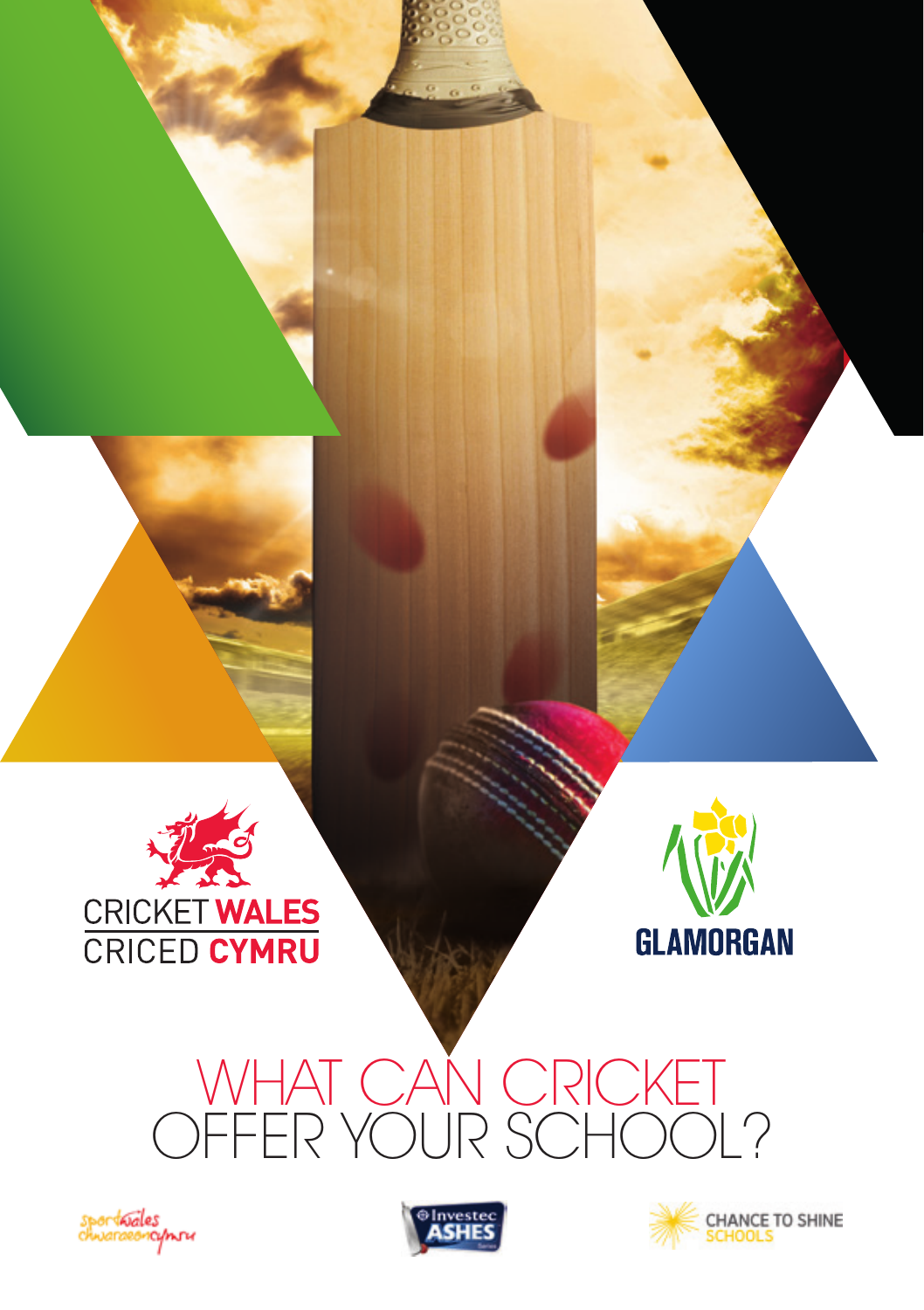

## What can cricket offer your school?

2015 is an exciting year for Cricket in Wales as the Ashes will be played in Cardiff this July. The spotlight will be firmly on Wales when the first ball is bowled at the SWALEC Stadium in Cardiff on July 8th.

Glamorgan Cricket & Cricket Wales can help your school use the power of cricket to provide high quality PE, and improve numeracy and literacy.

Cricket can be played in various flexible formats and lends itself to developing the core multi-sports skills required for children to be physically literate. Additionally, there are various opportunities to use the global and inclusive nature of cricket to improve numeracy, literacy and contribute to other areas of the curriculum within your school.

"I knew nothing about cricket before the coach visited the school. The children really enjoyed the coaching sessions and I now have the confidence to deliver cricket activities & share my new found passion with the pupils"

Bethan Davies - Year 5 Teacher, Ringland Primary School Newport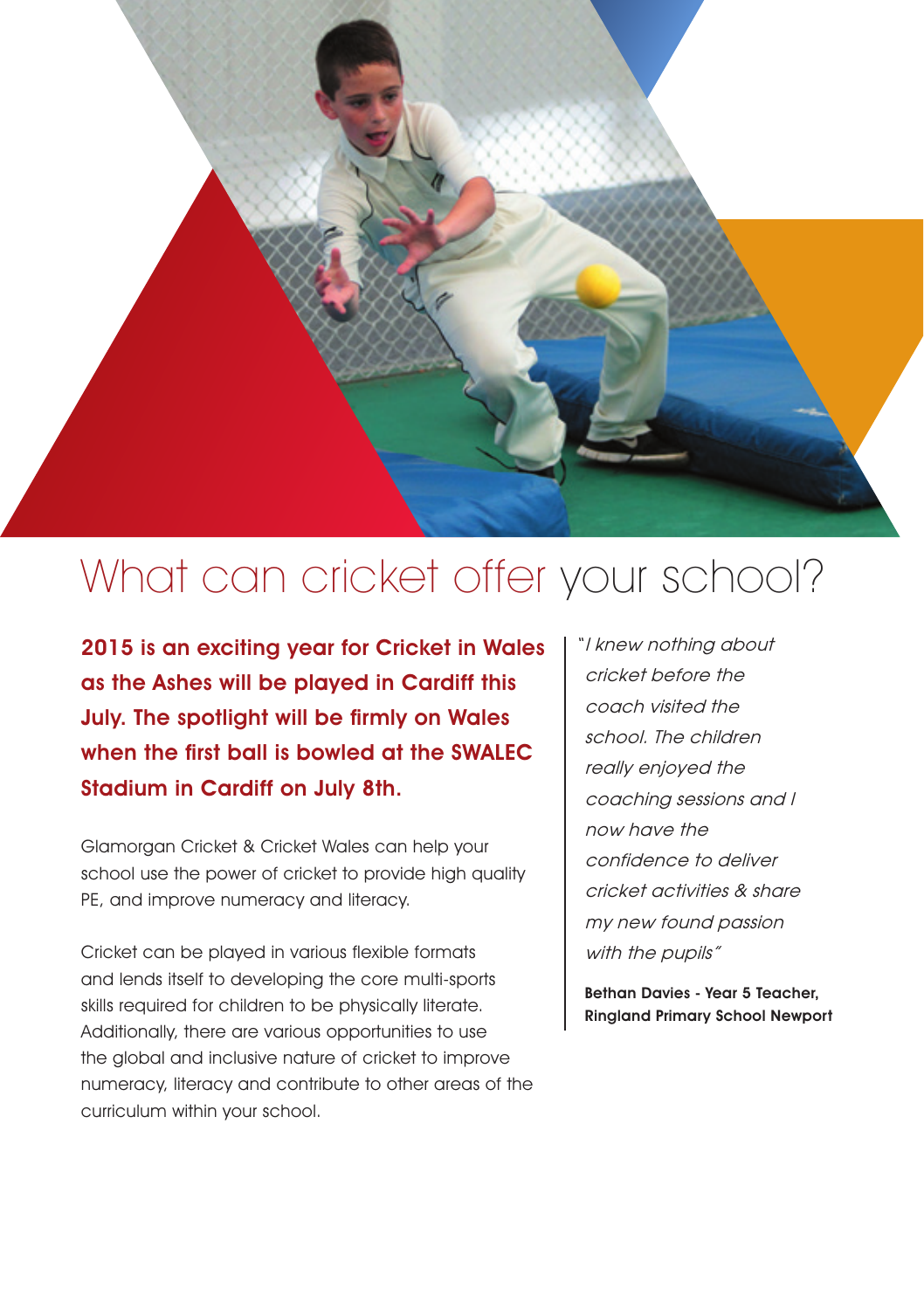

#### HIGH QUALITY PE & SPORT

- Curricular & Extra-Curricular Coaching
- Access to relevant Competitions
- Teacher training & mentoring giving you the confidence to deliver cricket sessions.
- Access to a physical literacy resource pack linked to the national PE curriculum
- Cricket club links

#### NUMERACY, LITERACY & CROSS **CURRICULAR**

- 'Ashes Partner Schools Project' A competition in which schools can create a short Ashes themed film. The winning film will be played during the Ashes test.
- CricEd An online cricket based educational portal containing lesson plans on numeracy, literacy, citizenship & geography.
- 'Watch & Write' A literacy project based on a visit to the SWALEC Stadium to watch professional cricket.
- SWALEC Stadium Tour A trip including Cricket Coaching & a lesson in the interactive, award winning CC4 Museum of Welsh Cricket.
- Glamorgan player appearance at School Assembly linked to citizenship
- Tickets to a Glamorgan Cricket match

"Our pupils and staff can hardly wait to be part of such an important global sporting event and we are looking forward to sharing this with other schools across Wales. We hope that through the project, the children will develop a passion for cricket whilst creating a lasting legacy"

Liz Berry, Deputy Head, Thornhill Primary School